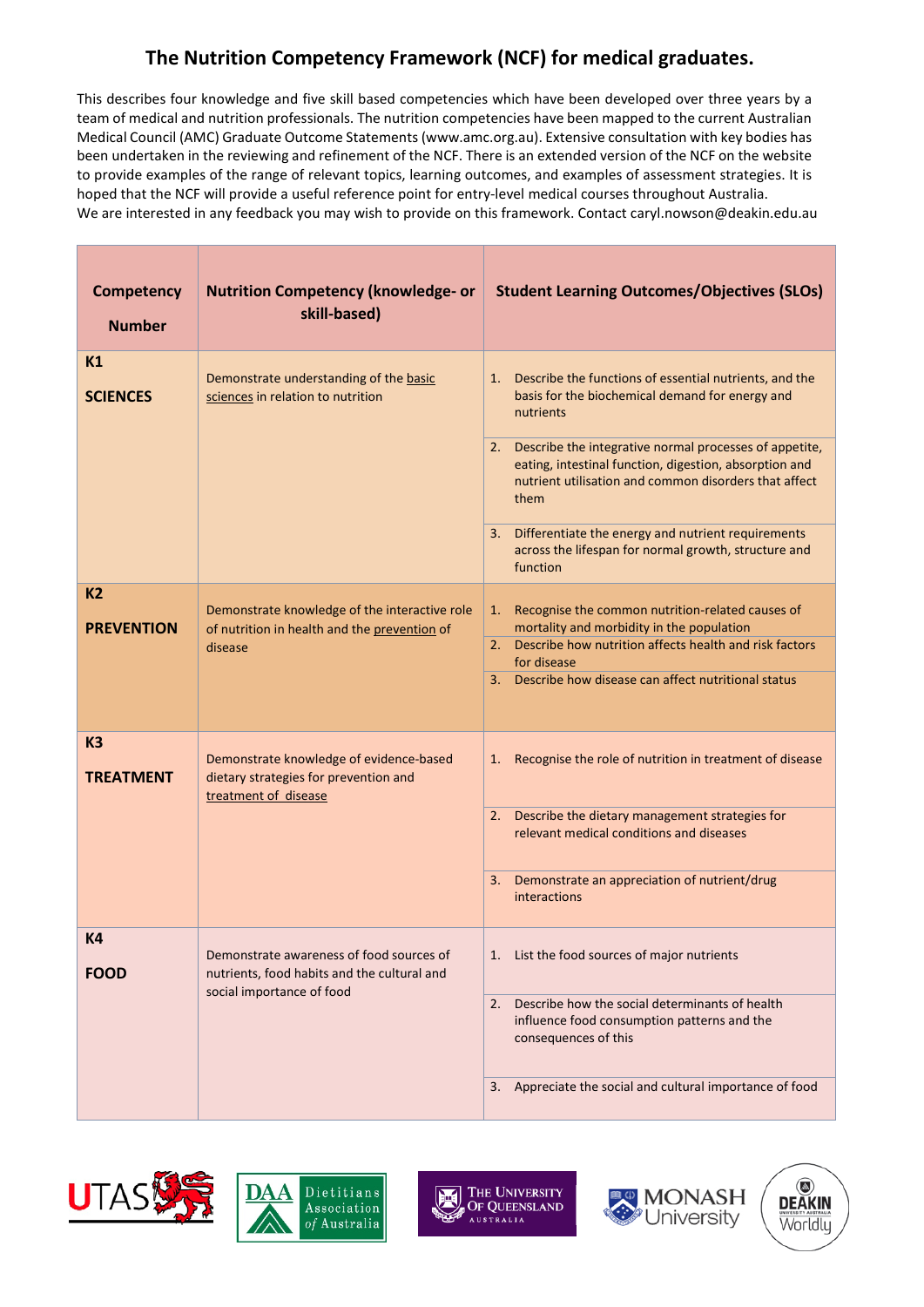| <b>Competency</b><br><b>Number</b>   | <b>Nutrition Competency (knowledge- or</b><br>skill-based)                                                                                   | <b>Student Learning Outcomes/Objectives</b><br>(SLOs)                                                                                                   |
|--------------------------------------|----------------------------------------------------------------------------------------------------------------------------------------------|---------------------------------------------------------------------------------------------------------------------------------------------------------|
| S <sub>1</sub><br><b>RISK</b>        | Demonstrate skills in the identification of<br>nutritional risk, nutritional deficits and<br>excesses                                        | Assess nutrition risk factors pertaining to over- and<br>1.<br>undernutrition<br>2.                                                                     |
|                                      |                                                                                                                                              | Integrate nutrition in the medical history and<br>physical examination                                                                                  |
|                                      |                                                                                                                                              | Interpret and integrate findings from the<br>3.<br>nutritional assessment to define nutritional<br>problems                                             |
| <b>S2</b><br><b>CRITICAL</b>         | Demonstrate ability to interpret nutrition<br>evidence in a critical and a scientific manner<br>and apply appropriately in clinical practice | Locate and critically appraise literature on<br>1.<br>nutrition related to prevention and treatment of<br>disease                                       |
|                                      |                                                                                                                                              | 2. Apply an evidence-based approach in the delivery<br>of appropriate nutrition management in clinical<br>practice                                      |
| S <sub>3</sub><br><b>APPLICATION</b> | Demonstrate ability to apply basic dietary<br>strategies for prevention and treatment of                                                     | Prioritise nutritional management strategies<br>1.                                                                                                      |
|                                      | medical conditions, disease and trauma, with<br>recognition that many nutritional issues                                                     | Explain nutritional risk factors for common<br>2.<br>diseases to patients and their families                                                            |
|                                      | require specialist management by a dietitian                                                                                                 | 3.<br>Provide basic evidence-based advice on nutrition<br>to patients                                                                                   |
|                                      |                                                                                                                                              | Where appropriate integrate nutrition goals into<br>4.<br>care plans, including referral to other professionals<br>as required, particularly dietitians |
| S <sub>4</sub><br><b>ETHICS</b>      | Demonstrate the ability to apply principles of<br>ethics related to nutritional management                                                   | Apply ethical and legal requirements to the<br>1.<br>decision-making process concerning nutrition                                                       |
| S <sub>5</sub>                       | Demonstrate ability to work effectively in a                                                                                                 | Recognise the limitations of one's own knowledge<br>1.                                                                                                  |
| <b>TEAM</b>                          | team with other health professionals to deliver<br>optimal nutrition care                                                                    | and skills and refer or consult with another health<br>practitioner as appropriate                                                                      |
|                                      |                                                                                                                                              | Understand, respect, incorporate and support the<br>2.<br>roles of other health professionals in nutritional<br>management of patients                  |